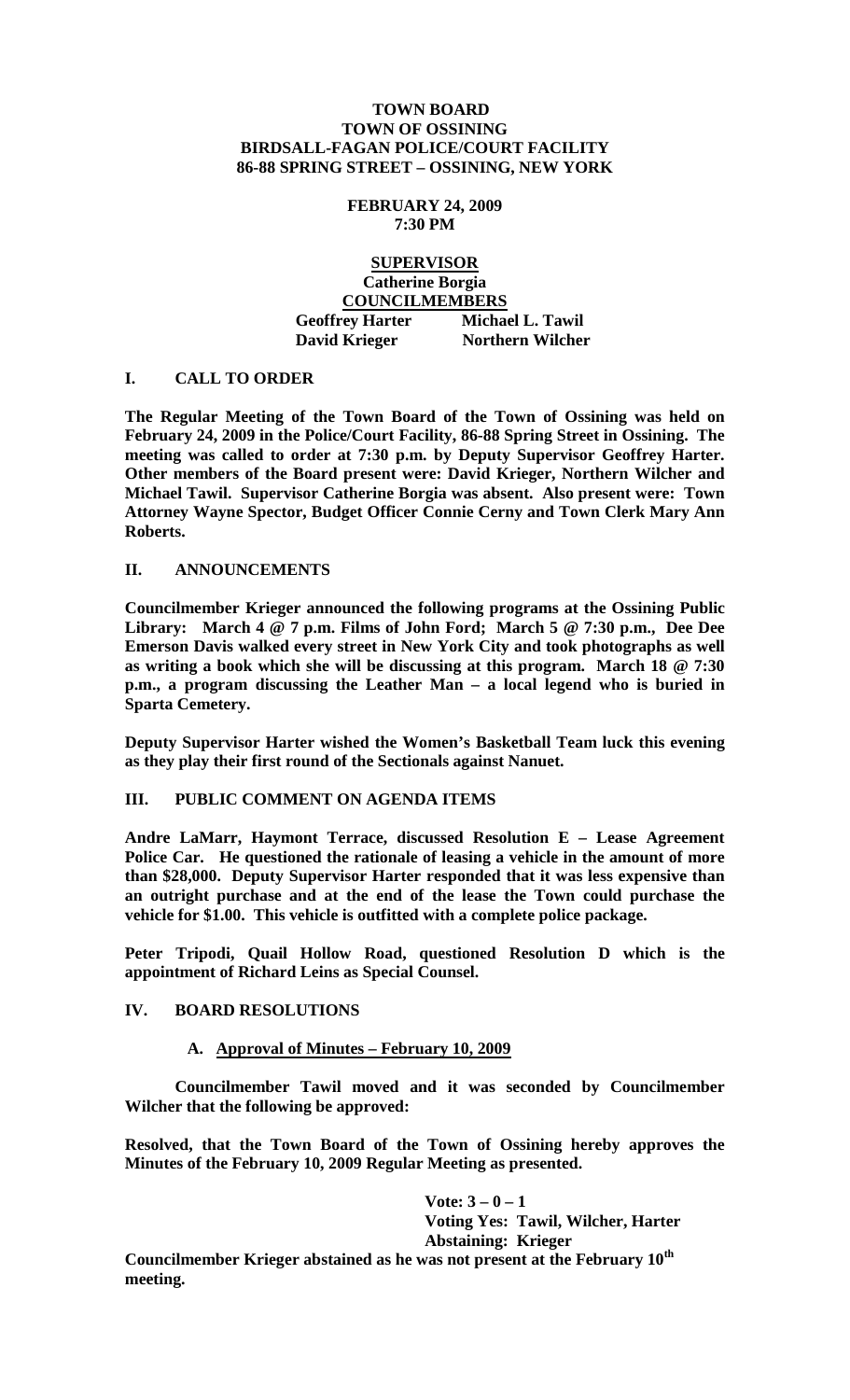## **B. Approval of Voucher Detail Report**

**Councilmember Wilcher moved and it was seconded by Councilmember Krieger that the following resolution be approved:**

**Resolved, that the Town Board of the Town of Ossining hereby approves the Voucher Detail Report dated February 24, 2009 in the amount of \$28,520.66 for 2008 and \$204,025.43 for 2009.**

#### **Motion Carried: Unanimously**

### **C. Appointment-Town Attorney**

**Councilmember Tawil moved and it was seconded by Councilmember Krieger that the following resolution be approved:**

**Resolved, that the Town Board of the Town of Ossining hereby appoints Wayne H. Spector, Waterview Drive, Ossining, as Town Attorney, effective March 1, 2009, for a term ending December 31, 2009, in accordance with Section 24 of the Town Law, at an annual salary of \$60,000. The annual salary will be prorated.**

#### **Motion Carried: Unanimously**

## **D. Appointment of Special Counsel-Richard A. Leins, Esq.**

**Councilmember Krieger moved and it was seconded by Councilmember Wilcher that the following resolution be approved:**

**Resolved, that the Town Board of the Town of Ossining hereby authorizes the Town Supervisor to enter into a retainer agreement with Richard A. Leins, Ossining, New York for general and special legal services for fiscal year 2009, to be rendered to the Town at an annual rate of \$40,000, payment to be for such services as are determined by the Town. The annual retainer is payable in monthly installments prorated for the balance of fiscal year 2009.**

## **Motion Carried: Unanimously**

#### **E. Police Department – Vehicle Lease Agreement**

**Councilmember Tawil moved and it was seconded by Councilmember Krieger that the following resolution be approved:**

**Resolved, that the Town Board of the Town of Ossining hereby authorizes the Town Supervisor to sign an agreement with Ford Motor Credit Company, Dearborn, Michigan, to lease a 2008 Mercury Sable at a cost of \$ 7,304.10 per year for four years. After the lease has been satisfied, the Town may purchase the vehicle for \$ 1.00.** 

#### **Motion Carried: Unanimously**

#### **F. Westchester County – Senior Citizens – Title III and NSIP Grants**

**Councilmember Krieger moved and it was seconded by Councilmember Tawil that the following resolution be approved:**

**Resolved, that the Town Board of the Town of Ossining hereby authorizes the Town Supervisor to sign an agreement with Westchester County Department of Senior Programs and Services to receive federal funding for the following programs for the period of January 1, 2009 – December 31, 2009.**

| <b>Program</b>               | <b>Federal Funding</b> |
|------------------------------|------------------------|
| III-B                        | \$9,949.00             |
| $III-C1$                     | \$27,842.00            |
| <b>Estimated III-C1 NSIP</b> | \$12,649.00            |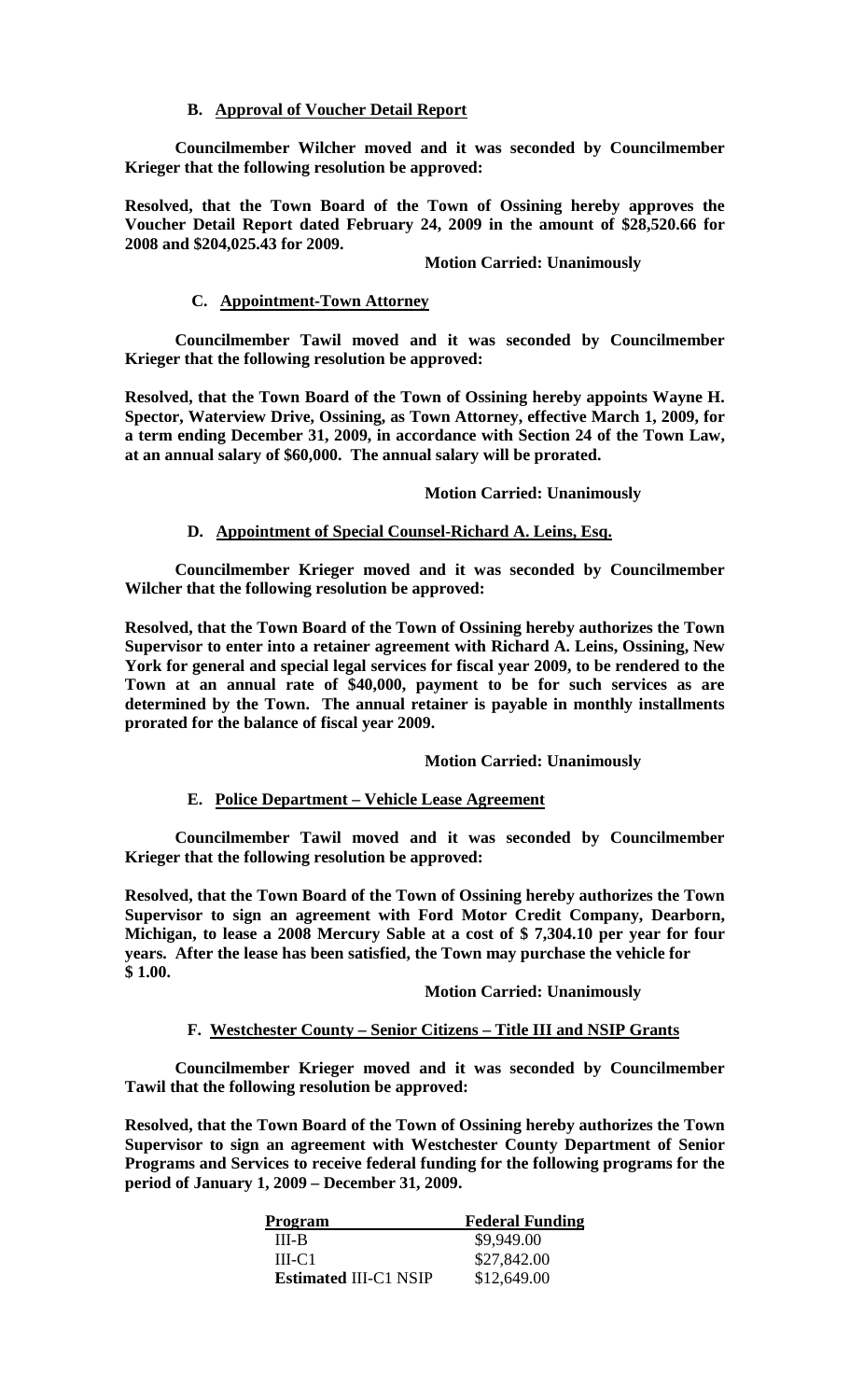III C-2 \$28,767.00 **Estimated** III-C2 NSIP \$19,031.00

## **Motion Carried: Unanimously**

## **G. Westchester County – Employee Assistance Services**

**Councilmember Wilcher moved and it was seconded by Councilmember Krieger that the following resolution be approved:**

**Resolved, that the Town Board of the Town of Ossining hereby authorizes the Town Supervisor to sign a renewal agreement between the Town of Ossining and** 

**Westchester County Department of Community Mental Health for Employee Assistance Services for the period of January 1, 2009 – December 31, 2009 at a cost of \$2,275.00.**

#### **Motion Carried: Unanimously**

# **H. Third Amendment Agreement – New York State Department of Environmental Conservation**

**Councilmember Wilcher moved and it was seconded by Councilmember Krieger that the following resolution be approved:**

**Resolved, that the Town Board of the Town of Ossining hereby authorizes the Town Supervisor to enter into a Third Amendment Agreement with the New York State Department of Environmental Conservation for the Hudson River Shoreline/Riverfront Stabilization Erosion Controls and Runoff Treatment in Engel Park project to extend the contract end date from December 31, 2008 to May 31, 2010.**

#### **Motion Carried: Unanimously**

# **I. Samstag Avenue Retaining Wall Repair – Maintenance Bond**

**Councilmember Tawil moved and it was seconded by Councilmember Krieger that the following resolution be approved:**

**Whereas, Abbott and Price, Inc. has completed the Samstag Avenue Retaining Wall repair and** 

**Whereas, in accordance with the bid specifications, upon completion of the contract and before the final payment, the Contractor shall furnish a maintenance bond, which is a guarantee of all equipment, material and workmanship for a period of one (1) year in the sum of 100% of the final contract amount, and**

**Whereas, Abbott and Price, Inc. has furnished a maintenance bond in the full amount of the project, \$ 63,174.00, from Utica Mutual Insurance Company, New Hartford, New York, Bond No. SU 4136629 and upon review by the Town Attorney and consulting engineer, it was determined that the maintenance bond was acceptable, now therefore be it**

**Resolved, that the Town Board of the Town of Ossining hereby accepts the maintenance bond from Abbott & Price, Inc. in the amount of \$ 63,714.00.** 

#### **Motion Carried: Unanimously**

## **J. Resolution – Authorizing Levy of Town Outside Unpaid Water Charges**

**Councilmember Wilcher moved and it was seconded by Councilmember Krieger that the following resolution be approved:**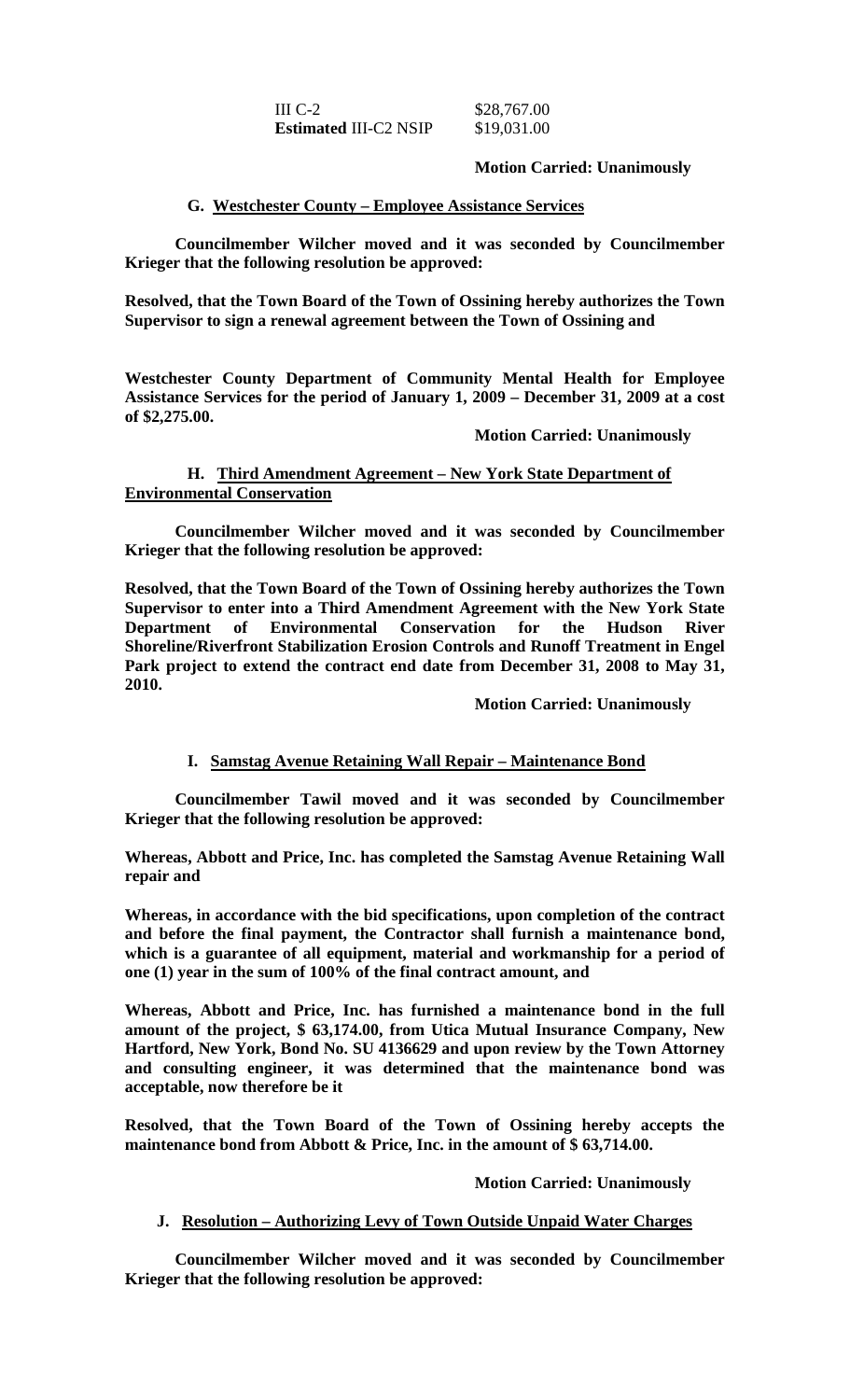**WHEREAS**, **pursuant to an Inter-Municipal Agreement ("Water IMA") dated January 1, 2002, the Village of Ossining supplies water to the Unincorporated area of the Town of Ossining ("Town Outside") and directly bills consumers in the Town Outside for water supplied pursuant to the Water IMA, and**

**WHEREAS**, **pursuant to the Water IMA, any water charge that is delinquent for three or more months shall be levied against the delinquent property by the Town and shall be subject to penalty in the manner provided by law, in which event, upon collection by the Town, the Town shall remit the amount collected to the Village of Ossining; and**

**WHEREAS, pursuant to Section 198 of the Town Law, the Town of Ossining is authorized to levy unpaid water charges against delinquent properties**;

**NOW, THEREFORE, BE IT RESOLVED**, **that any water charges to a customer in the Town Outside that is delinquent for three or more months shall be levied against the delinquent property and shall be subject to penalty in the manner provided by law**.

**THEREFORE, BE IT FURTHER RESOLVED**, **that the Village Clerk of the Village of Ossining, shall file with the Supervisor of the Town of Ossining, as required by law, statements showing water charges within the Town Outside which are delinquent for three or more months and which have not appeared on any statements previously filed and that such statements shall contain a brief description of the property upon which the water was used, the names of the persons or corporations liable to pay for the same and the amounts chargeable to each for the purposes of levy and enforcement under "Water Rents" and upon receipt of such statement, the Supervisor will transmit said statement of delinquent water charges to the Receiver of Taxes for levy against those delinquent properties.**

**Motion Carried: Unanimously**

# **V. VISITOR RECOGNITION**

**Mindy LaMarr, Haymont Terrace, questioned whether the Town has a Board of Ethics. Deputy Supervisor Harter responded that the Town has one, but there are no members at this time. Mrs. LaMarr questioned who a complaint is given to? Deputy Supervisor Harter responded that it should be given to the Supervisor or to the Town Board. At that point it will be distributed to all Town Board Members for discussion with the Town Attorney. Councilmember Tawil stated that the Town Board was in preliminary stages of discussion at this time. Deputy Harter responded that there was no set timetable and there has been preliminary discussion with the Supervisor, a former Village Trustee, who may take a lead from the Village who already have an Ethics Board in place.**

**Ellen Kahan, Ganung Drive, discussed the settlement with 25 Studio Hill Road. The owners of 25 Studio Hill Road have violated the settlement agreement numerous times. The Town should vacate the settlement as they used the second floor, tents, and many other things. The former Town Attorney took a position with the plaintiff's firm. There has been a lack of willingness on the part of the Police or the Building Department to issue violations. Deputy Supervisor Harter responded that the settlement doesn't restrict the police from issuing violations. The Town Attorney responded that there were no restrictions on the police. According to Mrs. Kahan the lease that Mr. DeMeo had violated the settlement. Allegedly the former Town Attorney told the Building Inspector not to issue violations. Town Attorney Spector stated that the Zoning Board of Appeals did not discuss specific violations as it was not a fact finding hearing. Deputy Supervisor Harter stated that the Board raised the issue with the Zoning Board as a result of public session discussion. There is a Zoning Board of Appeals Meeting on Monday, March 2, 2009. An Article 78 has been filed by the owner of 25 Studio Hill Road. Deputy Supervisor Harter thanked the Group and stated it would be taken under advisement. Town Attorney**